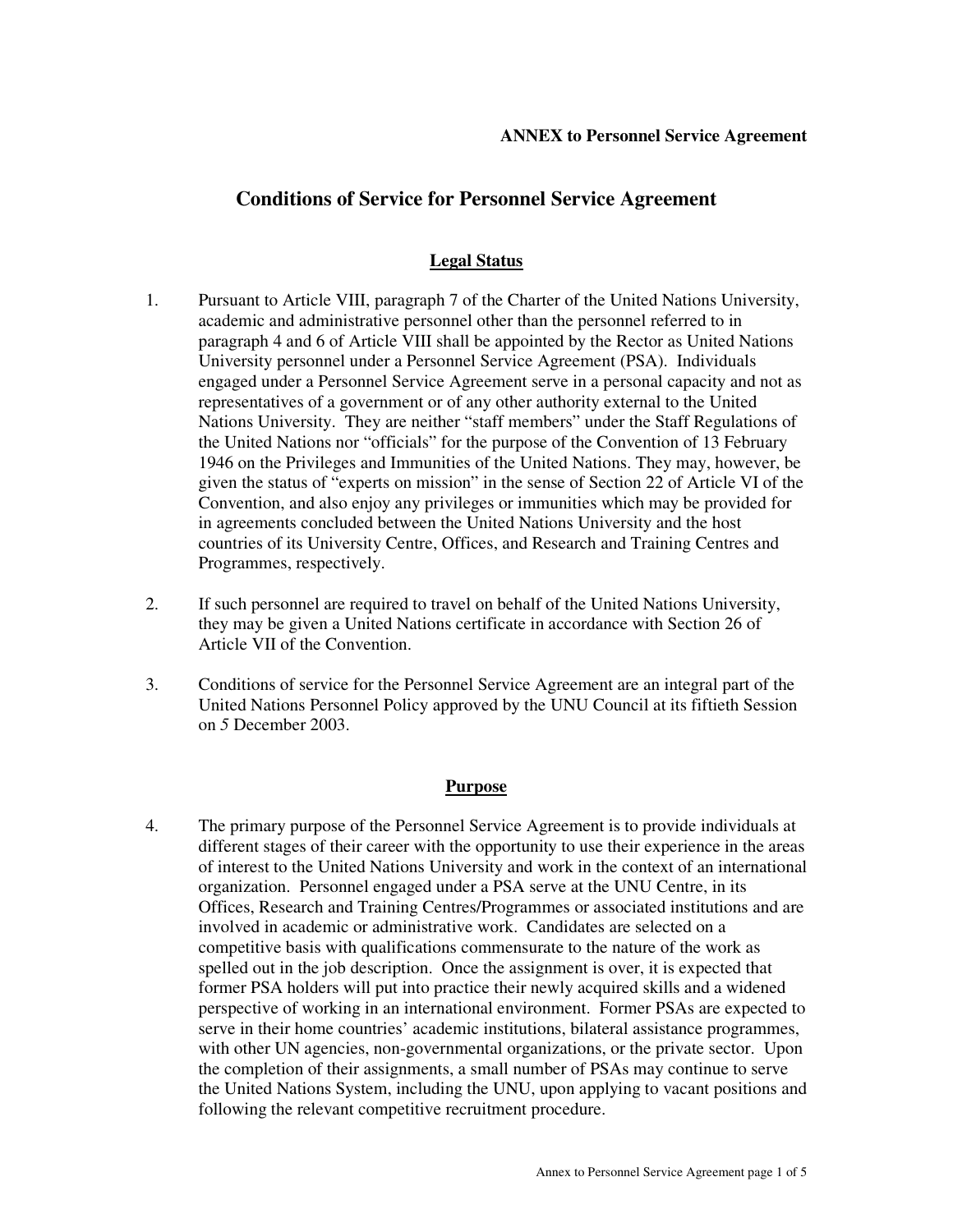#### **Obligations**

5. Personnel engaged under a PSA shall have the duty to respect the impartiality and independence of the United Nations University and shall neither seek nor accept instructions regarding the services to be performed for the United Nations University from any government or from any authority external to the United Nations University. During the period of their services for the United Nations University, such personnel shall refrain from any conduct that would adversely reflect on the United Nations University and shall not engage in any activity that is incompatible with the discharge of their duties with the United Nations University. Personnel engaged under PSAs are required to exercise the utmost discretion in all matters of official business of the United Nations University. Unless otherwise authorized by the appropriate official in the office concerned, they shall not communicate at any time with any institution, person, government or authority external to the United Nations University any information that has not been made public and which has become known to them by reason of their association with the United Nations University. Personnel engaged under PSA may not use such information without the express authorization of the Rector or his designate. Nor shall personnel engaged under a PSA use such information to private advantage. These obligations do not lapse upon cessation of service with the United Nations University.

### **Title Rights**

6. The United Nations University shall be entitled to all property rights, including but not limited to title, patents, copyrights and trademarks, with regard to material which bears a direct relation to, or is made in consequence of, the services provided to the United Nations University by the personnel engaged under a PSA. At the request of the United Nations University, the personnel engaged under a PSA shall assist in securing such property rights and transferring them to the United Nations University in compliance with the requirements of the applicable law. Any material published by, or on behalf of, such personnel in this regard shall contain appropriate reference to the United Nations University, and a copy of such published material shall be provided to the United Nations University.

#### **Duration of Service**

7. The services of personnel engaged under a PSA will normally correspond to the duration of the programme/project/administrative tasks for which the services are required. Initial appointment of such personnel shall normally be for a period of two years and not less than six months. Such appointments shall normally be renewed for one more term of two years subject to satisfactory service and the availability of funding. The Rector shall set the conditions for an exceptional extension of appointment of up to two years.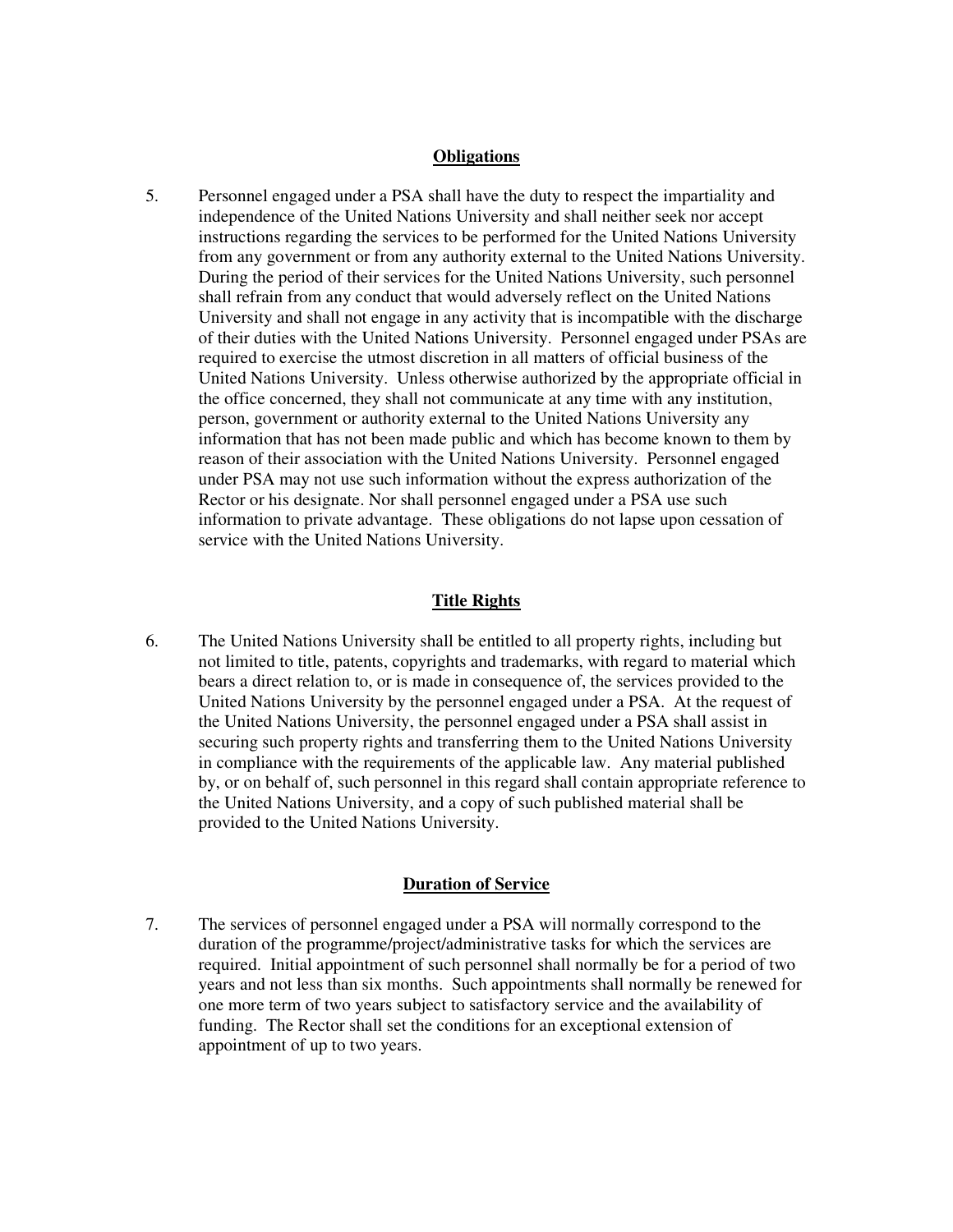## **Remuneration and Taxation**

- 8. As per Paragraph 6.3 of the Personnel Policy of the United Nations University, the remuneration scales for University personnel engaged under a PSA shall be established by the Rector, taking into account differences in levels of functions and experience.
- 9. The United Nations University shall not be responsible for the payment of any taxes due on the remuneration paid to such personnel under a PSA. The payment of any taxes for which such personnel are liable shall be their sole responsibility. Such personnel shall not be entitled to reimbursement of such taxes nor to any benefit, payment or subsidy which is not expressly provided for in the PSA.

## **Annual and Sick Leave**

- 10. Personnel engaged under a PSA who are required to perform their services in a United Nations University location shall accrue entitlement to annual leave at the monthly rate of two and a half days (six weeks -30 working days- a year).
- 11. The maximum entitlement to certified sick leave shall be determined by the duration of the PSA appointment in accordance with the following provisions:
	- (i) PSA of less than one year shall be granted sick leave at the rate of two working days per month of contractual service;
	- (ii) PSA of one year or longer but less than three years of contractual service shall be granted sick leave of up to three months on full remuneration and three months on half remuneration in any period of twelve consecutive months;
	- (iii) PSA personnel who have completed three years of continuous service shall be granted sick leave of up to nine months on full remuneration and nine months on half remuneration in any period of four consecutive years.
- 12. Personnel engaged under a PSA may take uncertified sick leave of not more than three consecutive working days at a time, for up to seven working days in the twelve month period 01 April to 31 March, when incapacitated for the performance of his or her duties by illness or injury. Part or all of this entitlement may be used to attend to family-related emergencies.

## **Travel**

13. If such personnel are required by the United Nations University to travel on official business, such travel shall be governed by conditions and guidelines established by the Rector.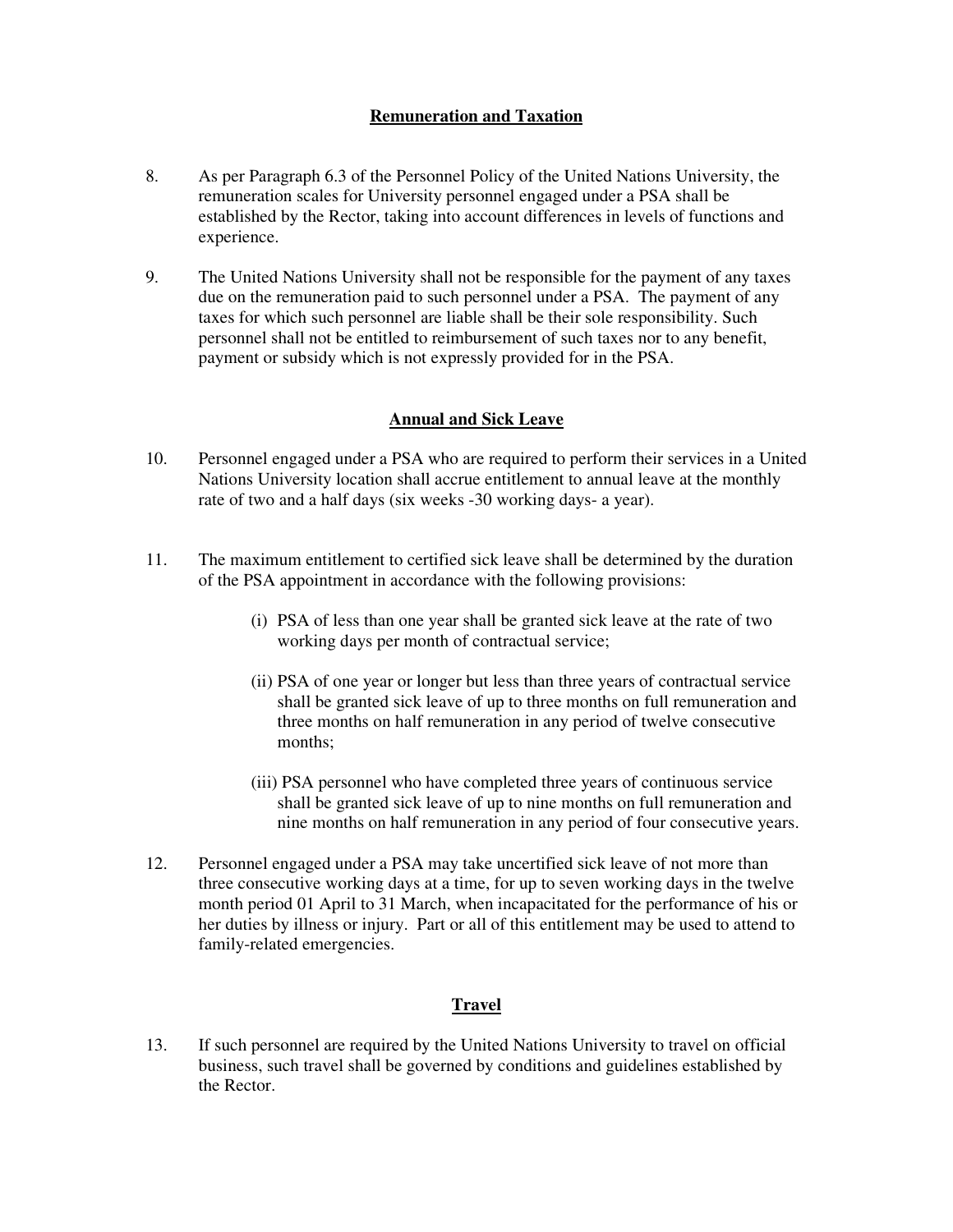### **Medical Clearance**

14. Personnel engaged under a PSA who are expected to work for six months or more on a full-time basis in any location of the United Nations University, are required to undergo a full medical examination and clearance by a designated United Nations Examining Physician, prior to commencement of work. The cost of the examination shall be reimbursed by the United Nations University at established UN rates.

#### **Insurance**

15. Personnel engaged under a PSA are fully responsible for arranging, at their own expense, such life, health and other forms of insurance covering the period of their services on behalf of the United Nations University as they consider appropriate. They are not eligible to participate in the life or health insurance schemes available to United Nations University staff members. The United Nations University accepts no responsibility for the death, illness or injury of personnel engaged under a PSA. Such personnel are fully responsible for any expenses incurred as a result of such events. The responsibility of the United Nations University is limited solely to the payment of compensation under the conditions described in paragraph 16 below. They may, however, be required by the United Nations University to give evidence of their own medical insurance arrangements before entering into a PSA. However, the Rector may provide appropriate coverage as he deems necessary.

### **Service-incurred death, injury or illness**

16. Personnel engaged under a PSA who are authorized to travel at United Nations University expense or who are required under the PSA to perform their services in a United Nations University location, or their dependents as appropriate, shall be entitled in the event of death, injury or illness attributable to the performance of services on behalf of the United Nations University while in travel status or while working in a location of the United Nations University on official UNU business to compensation equivalent to the compensation which, under Appendix D to the Staff Rules of the United Nations (ST/SGB/Staff Rules/Appendix D/Rev . 1 and Amend. 1), would be payable to a staff member at step V of the First Officer (P-4) level of the Professional category.

### **Settlement of disputes**

17. Any dispute arising out of, or in connection with, a Personnel Service Agreement, shall, if attempts at settlement by negotiation have failed, be submitted to arbitration in New York by a single arbitrator agreed to by both parties. Should the parties be unable to agree on a single arbitrator within thirty days of the request for arbitration, then each party shall proceed to appoint one arbitrator and the two arbitrators thus appointed shall agree on a third. Failing such agreement, either party may request the appointment of the third arbitrator by the President of the United Nations Administrative Tribunal. The decision rendered in the arbitration shall constitute final